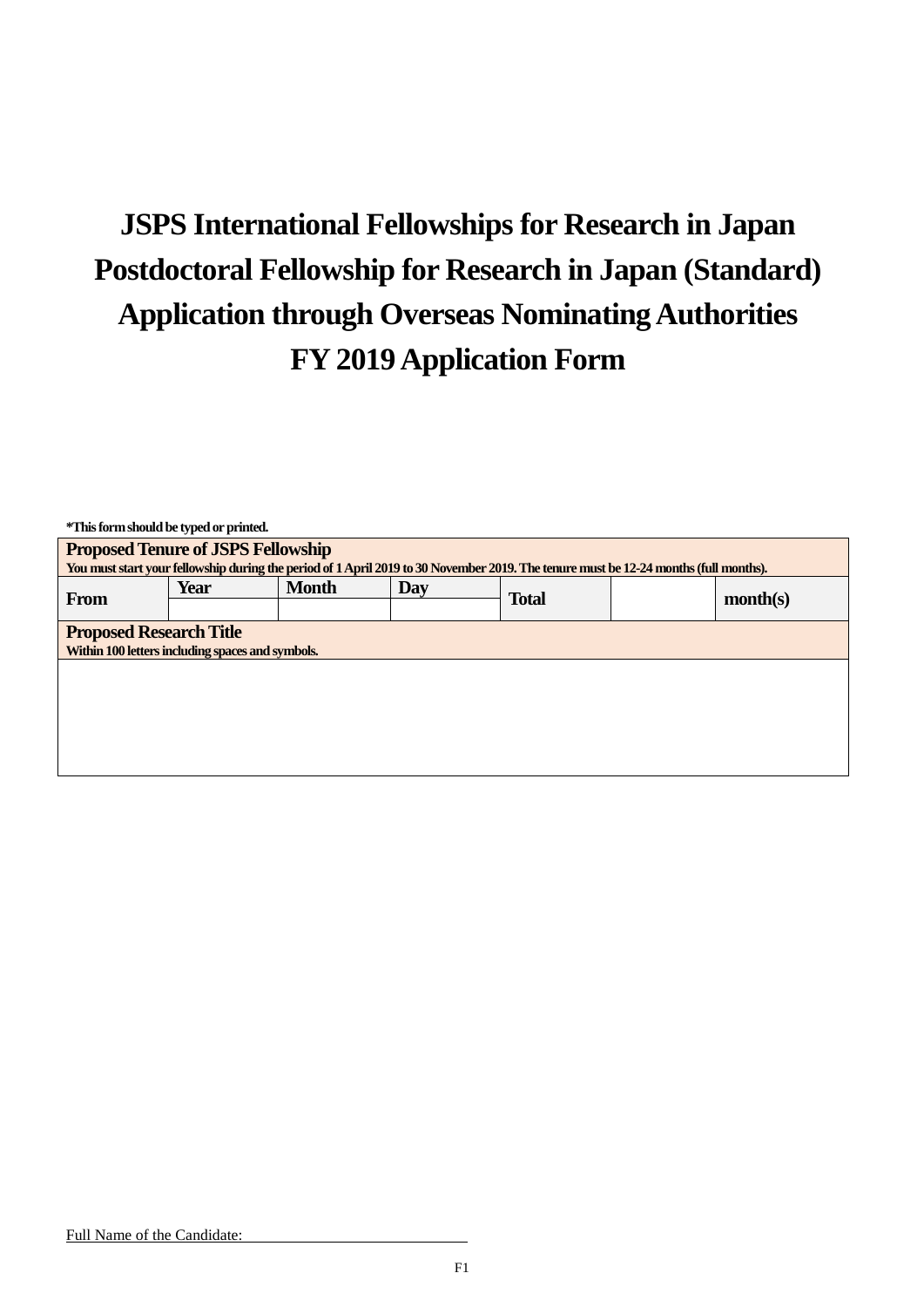|                                                                                                                                                    | 1. Full Name (Your name must be written in the alphabet used to write the English language and match the name in your passport.) |      |                                                                                                                                             |                    |                        |      |                     |                                  |                               |  |                                                                                                                                         |
|----------------------------------------------------------------------------------------------------------------------------------------------------|----------------------------------------------------------------------------------------------------------------------------------|------|---------------------------------------------------------------------------------------------------------------------------------------------|--------------------|------------------------|------|---------------------|----------------------------------|-------------------------------|--|-----------------------------------------------------------------------------------------------------------------------------------------|
| FAMILY (ex. GAKUSHIN)                                                                                                                              |                                                                                                                                  |      | First (ex. Taro)                                                                                                                            |                    |                        |      | Middle (ex. Edward) |                                  |                               |  |                                                                                                                                         |
|                                                                                                                                                    |                                                                                                                                  |      |                                                                                                                                             |                    |                        |      |                     |                                  |                               |  |                                                                                                                                         |
| 2. Nationality                                                                                                                                     |                                                                                                                                  |      | 3. Date of Birth                                                                                                                            |                    |                        |      |                     | 4. Sex (Put X in the box below.) |                               |  |                                                                                                                                         |
|                                                                                                                                                    |                                                                                                                                  |      | Year                                                                                                                                        | Month              |                        |      | Day                 |                                  | Male                          |  | Female                                                                                                                                  |
|                                                                                                                                                    |                                                                                                                                  |      | 5. Current Appointment (If you do not have current appointment, type N/A in "Current Position or Status" and leave the other fields blank.) |                    |                        |      |                     |                                  |                               |  |                                                                                                                                         |
|                                                                                                                                                    | Institution                                                                                                                      |      |                                                                                                                                             |                    |                        |      |                     |                                  |                               |  |                                                                                                                                         |
|                                                                                                                                                    | Department                                                                                                                       |      |                                                                                                                                             |                    |                        |      |                     |                                  |                               |  |                                                                                                                                         |
|                                                                                                                                                    | <b>Current Position or Status</b>                                                                                                |      |                                                                                                                                             |                    |                        |      |                     |                                  |                               |  |                                                                                                                                         |
|                                                                                                                                                    | Country/Region                                                                                                                   |      |                                                                                                                                             |                    |                        |      |                     |                                  |                               |  |                                                                                                                                         |
|                                                                                                                                                    | 6. Academic Degree (Put X in the box below and fill in the blanks.)                                                              |      |                                                                                                                                             |                    |                        |      |                     |                                  |                               |  |                                                                                                                                         |
| Type (PhD, or an equivalent.)<br>PhD                                                                                                               |                                                                                                                                  |      | Other (Enter the type in the next field.)                                                                                                   |                    |                        |      |                     |                                  |                               |  |                                                                                                                                         |
| Date Obtained<br>Obtained<br>Expected                                                                                                              |                                                                                                                                  | Year |                                                                                                                                             |                    | Month                  | Day  |                     |                                  |                               |  |                                                                                                                                         |
| Field                                                                                                                                              |                                                                                                                                  |      |                                                                                                                                             |                    |                        |      |                     |                                  |                               |  |                                                                                                                                         |
|                                                                                                                                                    | Institution                                                                                                                      |      |                                                                                                                                             |                    |                        |      |                     |                                  |                               |  |                                                                                                                                         |
|                                                                                                                                                    | Country/Region                                                                                                                   |      |                                                                                                                                             |                    |                        |      |                     |                                  |                               |  |                                                                                                                                         |
|                                                                                                                                                    |                                                                                                                                  |      | 7. JSPS Fellowship(s) you were granted in the past (Put X in the box below and fill in the blanks.)                                         |                    |                        |      |                     |                                  |                               |  |                                                                                                                                         |
|                                                                                                                                                    | N/A                                                                                                                              |      |                                                                                                                                             |                    |                        |      |                     |                                  |                               |  |                                                                                                                                         |
|                                                                                                                                                    |                                                                                                                                  |      |                                                                                                                                             |                    |                        |      |                     |                                  |                               |  |                                                                                                                                         |
|                                                                                                                                                    | Postdoctoral Fellowship(Short-term)                                                                                              |      |                                                                                                                                             | <b>Fiscal Year</b> |                        |      |                     |                                  | ID Number that starts with PE |  |                                                                                                                                         |
|                                                                                                                                                    | Postdoctoral Fellowship(Strategic)                                                                                               |      |                                                                                                                                             |                    | <b>Fiscal Year</b>     |      |                     |                                  | ID Number that starts with GR |  |                                                                                                                                         |
|                                                                                                                                                    | Postdoctoral Fellowship (Summer Program)                                                                                         |      |                                                                                                                                             | <b>Fiscal Year</b> |                        |      |                     | ID Number that starts with SP    |                               |  |                                                                                                                                         |
|                                                                                                                                                    |                                                                                                                                  |      | 8. Names of Other Fellowship(s) for which you are applying (Put X in the box below and fill in the blank.)                                  |                    |                        |      |                     |                                  |                               |  |                                                                                                                                         |
|                                                                                                                                                    | N/A                                                                                                                              |      |                                                                                                                                             |                    |                        |      |                     |                                  |                               |  |                                                                                                                                         |
|                                                                                                                                                    |                                                                                                                                  |      | JSPS Postdoctoral Fellowship for Research in Japan (Standard) application through Japanese host researchers/institutions                    |                    |                        |      |                     |                                  |                               |  |                                                                                                                                         |
|                                                                                                                                                    |                                                                                                                                  |      | JSPS Postdoctoral Fellowship for Research in Japan (Short-term) application through overseas nominating authorities                         |                    |                        |      |                     |                                  |                               |  |                                                                                                                                         |
|                                                                                                                                                    |                                                                                                                                  |      | JSPS Postdoctoral Fellowship for Research in Japan (Short-term) application through Japanese host researchers/institutions                  |                    |                        |      |                     |                                  |                               |  |                                                                                                                                         |
|                                                                                                                                                    |                                                                                                                                  |      | Other Fellowship(s) (Enter the names in the next field.)                                                                                    |                    |                        |      |                     |                                  |                               |  |                                                                                                                                         |
|                                                                                                                                                    | JSPS in case you were selected.)                                                                                                 |      |                                                                                                                                             |                    |                        |      |                     |                                  |                               |  | 9. Contact Information (Fill in the blanks and indicate your preference by putting X in the box below to receive the award package from |
|                                                                                                                                                    | Office/Institute                                                                                                                 |      |                                                                                                                                             |                    |                        | Home |                     |                                  |                               |  |                                                                                                                                         |
|                                                                                                                                                    | Postal Code                                                                                                                      |      |                                                                                                                                             |                    | Postal Code            |      |                     |                                  |                               |  |                                                                                                                                         |
|                                                                                                                                                    | Country/Region                                                                                                                   |      |                                                                                                                                             |                    | Country/Region         |      |                     |                                  |                               |  |                                                                                                                                         |
|                                                                                                                                                    | <b>Mailing Address</b>                                                                                                           |      |                                                                                                                                             |                    | <b>Mailing Address</b> |      |                     |                                  |                               |  |                                                                                                                                         |
|                                                                                                                                                    |                                                                                                                                  |      |                                                                                                                                             |                    |                        |      |                     |                                  |                               |  |                                                                                                                                         |
| Phone (Main) Give the phone number that begins with country code:                                                                                  |                                                                                                                                  |      |                                                                                                                                             |                    |                        |      |                     |                                  |                               |  |                                                                                                                                         |
| Enter an email address that can be used continuously before, during and after your stay in Japan:<br>10. Proposed Host Researcher/Host Institution |                                                                                                                                  |      |                                                                                                                                             |                    |                        |      |                     |                                  |                               |  |                                                                                                                                         |
|                                                                                                                                                    |                                                                                                                                  |      | <b>FAMILY</b>                                                                                                                               |                    |                        |      | First               |                                  |                               |  |                                                                                                                                         |
| Name                                                                                                                                               |                                                                                                                                  |      |                                                                                                                                             |                    |                        |      |                     |                                  |                               |  |                                                                                                                                         |
| Title                                                                                                                                              |                                                                                                                                  |      |                                                                                                                                             |                    |                        |      |                     |                                  |                               |  |                                                                                                                                         |
|                                                                                                                                                    | Department                                                                                                                       |      |                                                                                                                                             |                    |                        |      |                     |                                  |                               |  |                                                                                                                                         |
|                                                                                                                                                    | Institution                                                                                                                      |      |                                                                                                                                             |                    |                        |      |                     |                                  |                               |  |                                                                                                                                         |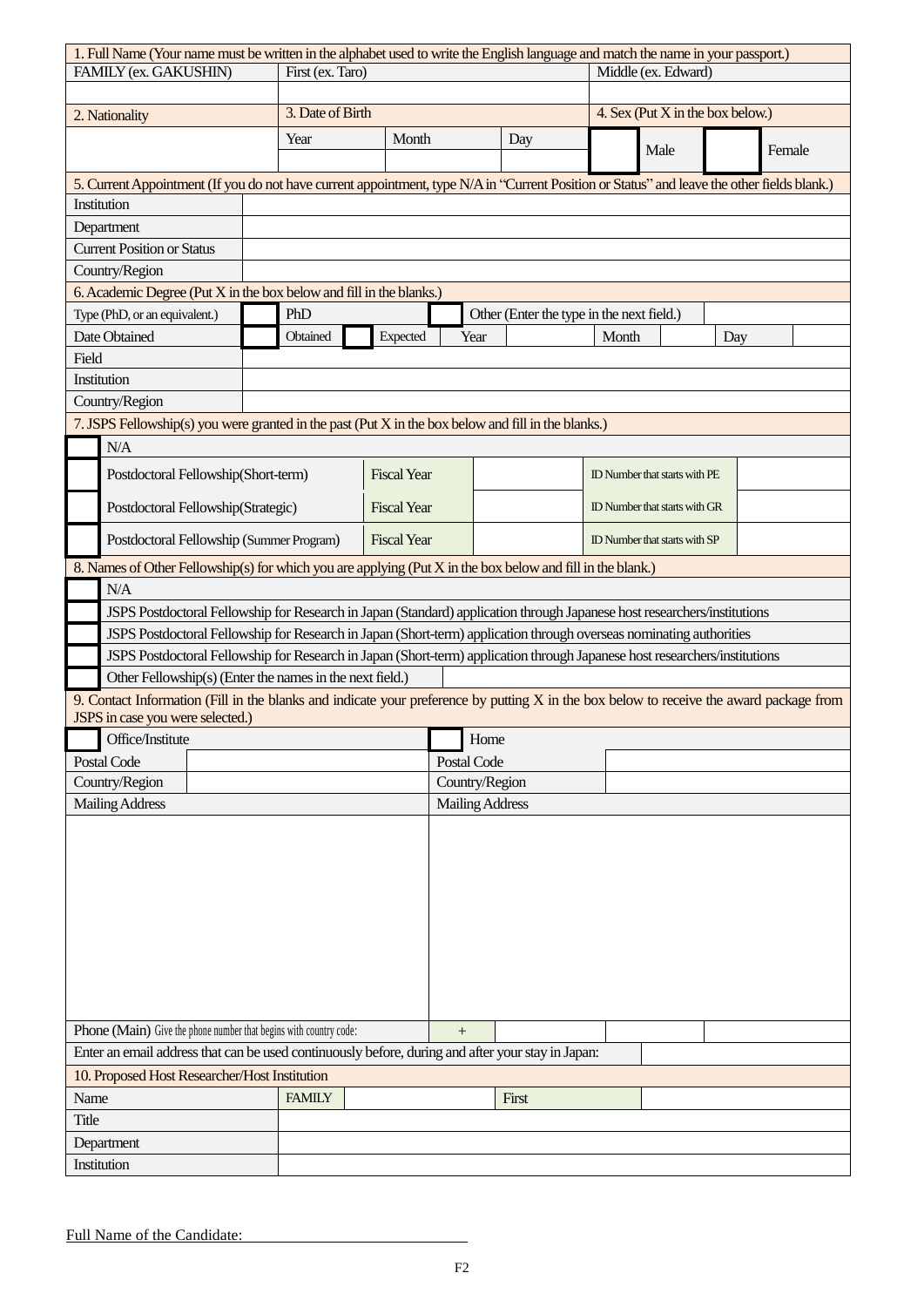| 11. Higher Education (Start from the latest one. Include your current status if you are a doctoral student now.)                                            |               |         |           |                              |          |  |
|-------------------------------------------------------------------------------------------------------------------------------------------------------------|---------------|---------|-----------|------------------------------|----------|--|
| Name of University                                                                                                                                          | Location      | Degree  | Field     | $From - To$<br>(Month, Year) |          |  |
|                                                                                                                                                             |               |         |           |                              |          |  |
|                                                                                                                                                             |               |         |           |                              |          |  |
|                                                                                                                                                             |               |         |           |                              |          |  |
|                                                                                                                                                             |               |         |           |                              |          |  |
|                                                                                                                                                             |               |         |           |                              |          |  |
|                                                                                                                                                             |               |         |           |                              |          |  |
| 12. Previous Appointments (Start from the latest one. Include your current appointment.)                                                                    |               |         |           | $From - To$                  |          |  |
| Name of Institution                                                                                                                                         | Location      |         | Position  | (Month, Year)                |          |  |
|                                                                                                                                                             |               |         |           |                              |          |  |
|                                                                                                                                                             |               |         |           |                              |          |  |
|                                                                                                                                                             |               |         |           |                              |          |  |
|                                                                                                                                                             |               |         |           |                              |          |  |
|                                                                                                                                                             |               |         |           |                              |          |  |
|                                                                                                                                                             |               |         |           |                              |          |  |
|                                                                                                                                                             |               |         |           |                              |          |  |
| 13. Awards (Title, Organization, Year)                                                                                                                      |               |         |           |                              |          |  |
|                                                                                                                                                             |               |         |           |                              |          |  |
|                                                                                                                                                             |               |         |           |                              |          |  |
|                                                                                                                                                             |               |         |           |                              |          |  |
|                                                                                                                                                             |               |         |           |                              |          |  |
|                                                                                                                                                             |               |         |           |                              |          |  |
| 14. Language Ability<br>Assess your proficiency in reading, writing, listening and speaking of Japanese, English, and other languages on a scale of 5 to 1. |               |         |           |                              |          |  |
| (5: Advanced 4: Upper Intermediate 3: Intermediate 2: Elementary 1: Beginner/None)                                                                          | Reading       | Writing | Listening |                              | Speaking |  |
| Japanese                                                                                                                                                    |               |         |           |                              |          |  |
|                                                                                                                                                             |               |         |           |                              |          |  |
| English                                                                                                                                                     |               |         |           |                              |          |  |
|                                                                                                                                                             |               |         |           |                              |          |  |
|                                                                                                                                                             |               |         |           |                              |          |  |
|                                                                                                                                                             |               |         |           |                              |          |  |
| 15. Past/Present Stay(s) in Japan over 3 months                                                                                                             |               |         |           |                              |          |  |
| City                                                                                                                                                        | $From - To$   |         |           | Purpose of the stay          |          |  |
|                                                                                                                                                             | (Month, Year) |         |           |                              |          |  |
|                                                                                                                                                             |               |         |           |                              |          |  |
|                                                                                                                                                             |               |         |           |                              |          |  |
|                                                                                                                                                             |               |         |           |                              |          |  |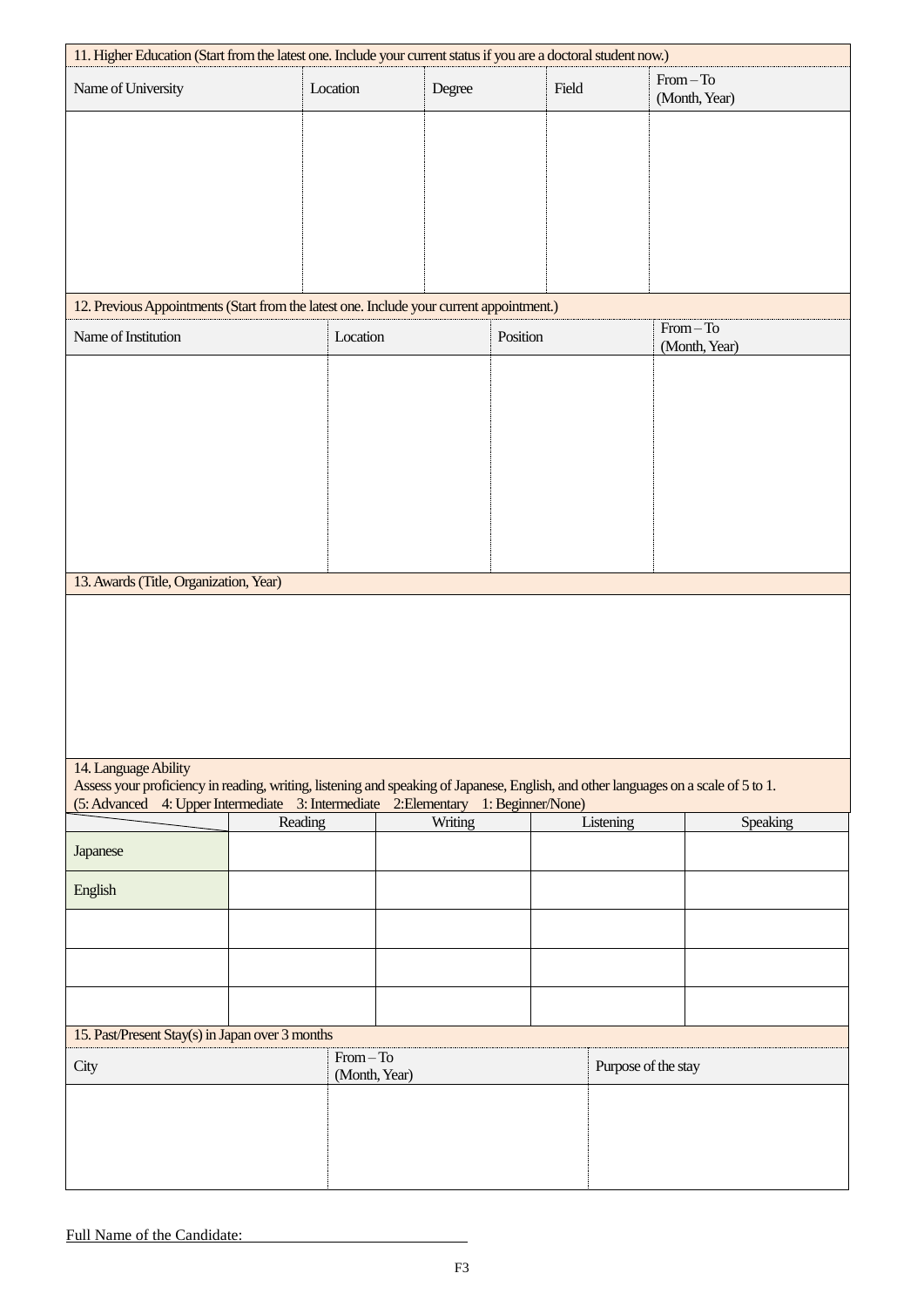#### Full Name of the Candidate: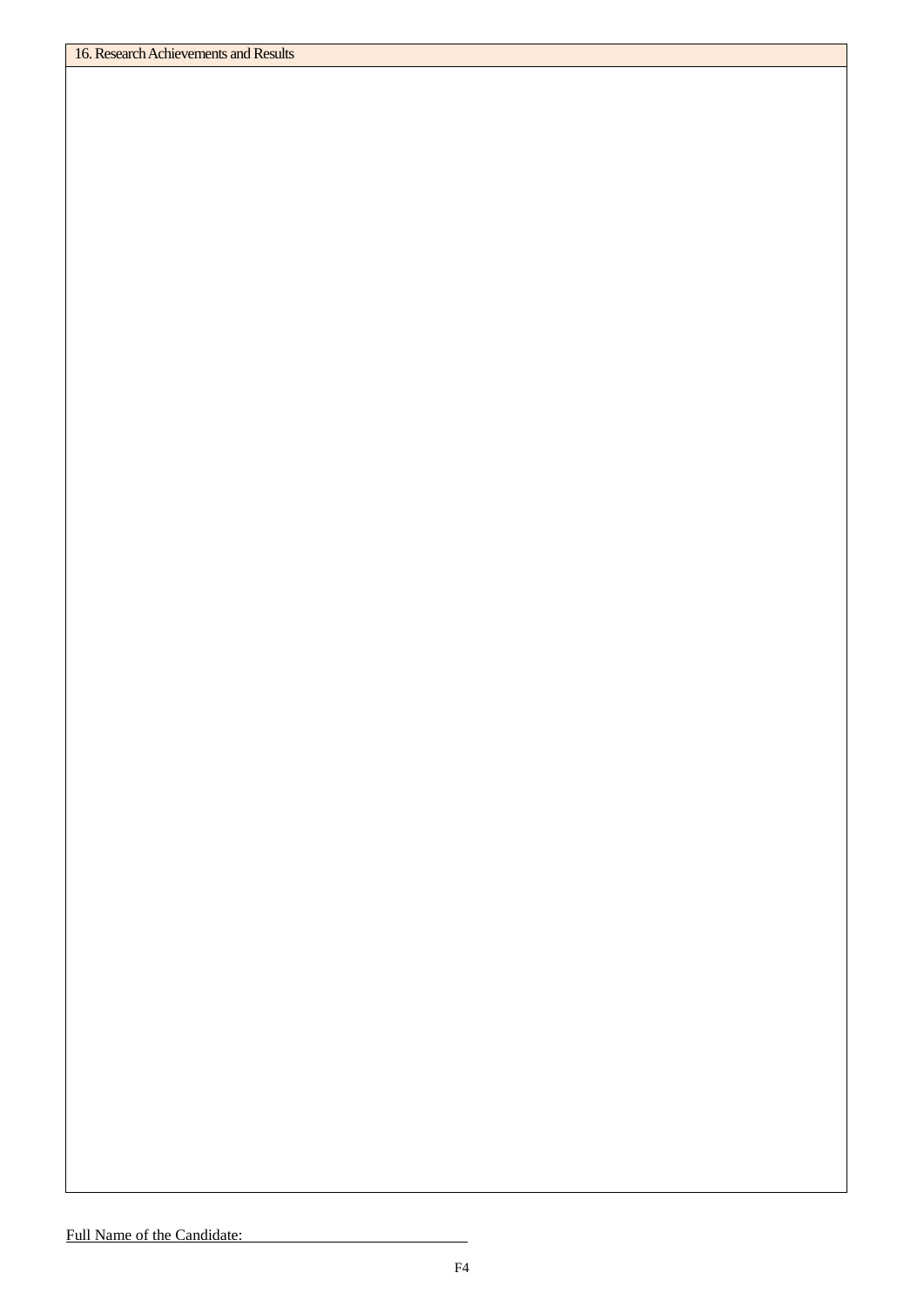17. List of Major Publications Authors (all), title, Journal, Vol., No., pp. -, Month, Year (The list includes the peer-reviewed studies that have been accepted for publication and in pre-publication stage.)

### Full Name of the Candidate: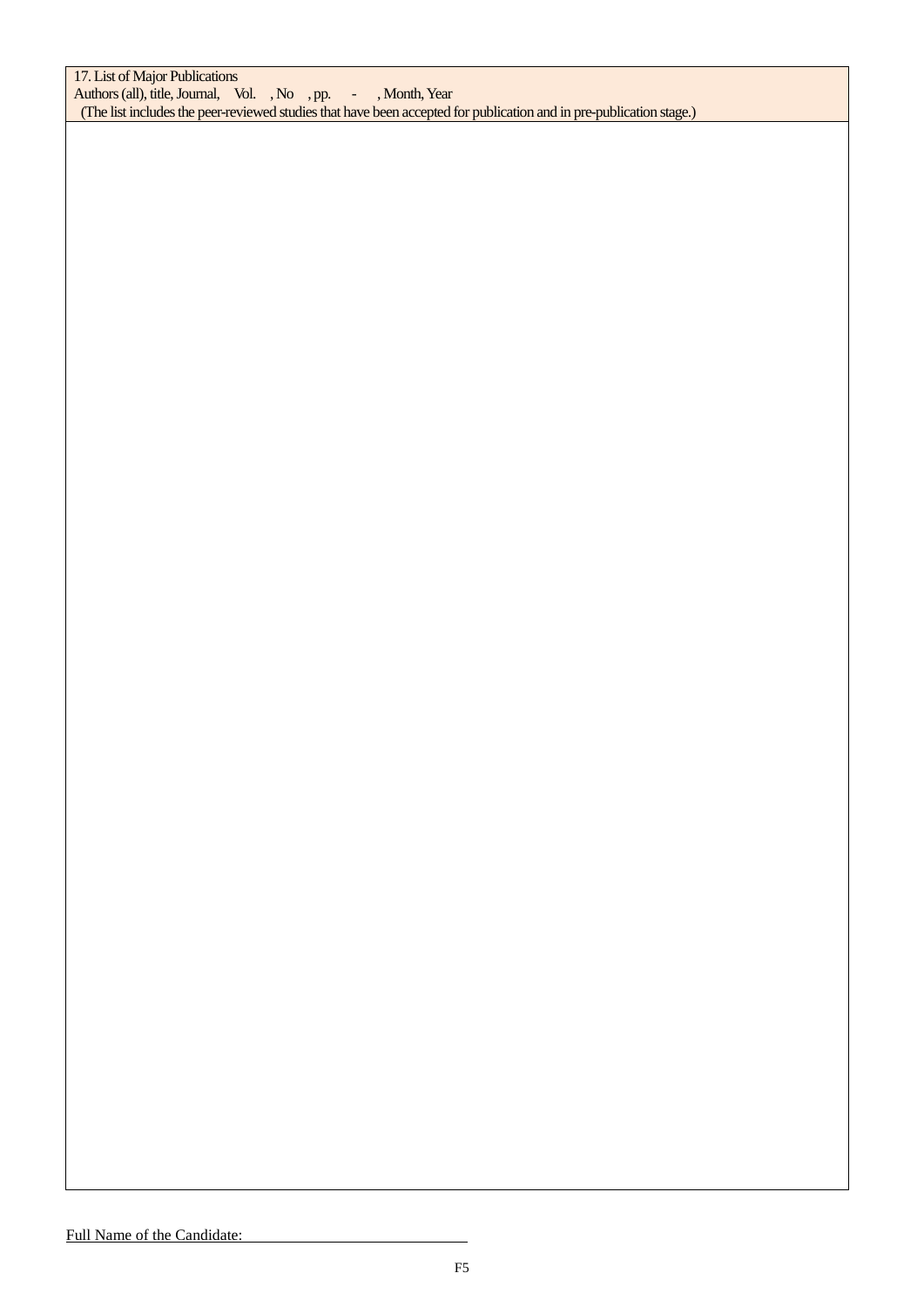18. Research Plan in Japan

a.Background of proposed research plan

b. Purpose of proposed research

c. Proposed plan

d. Expected results and impacts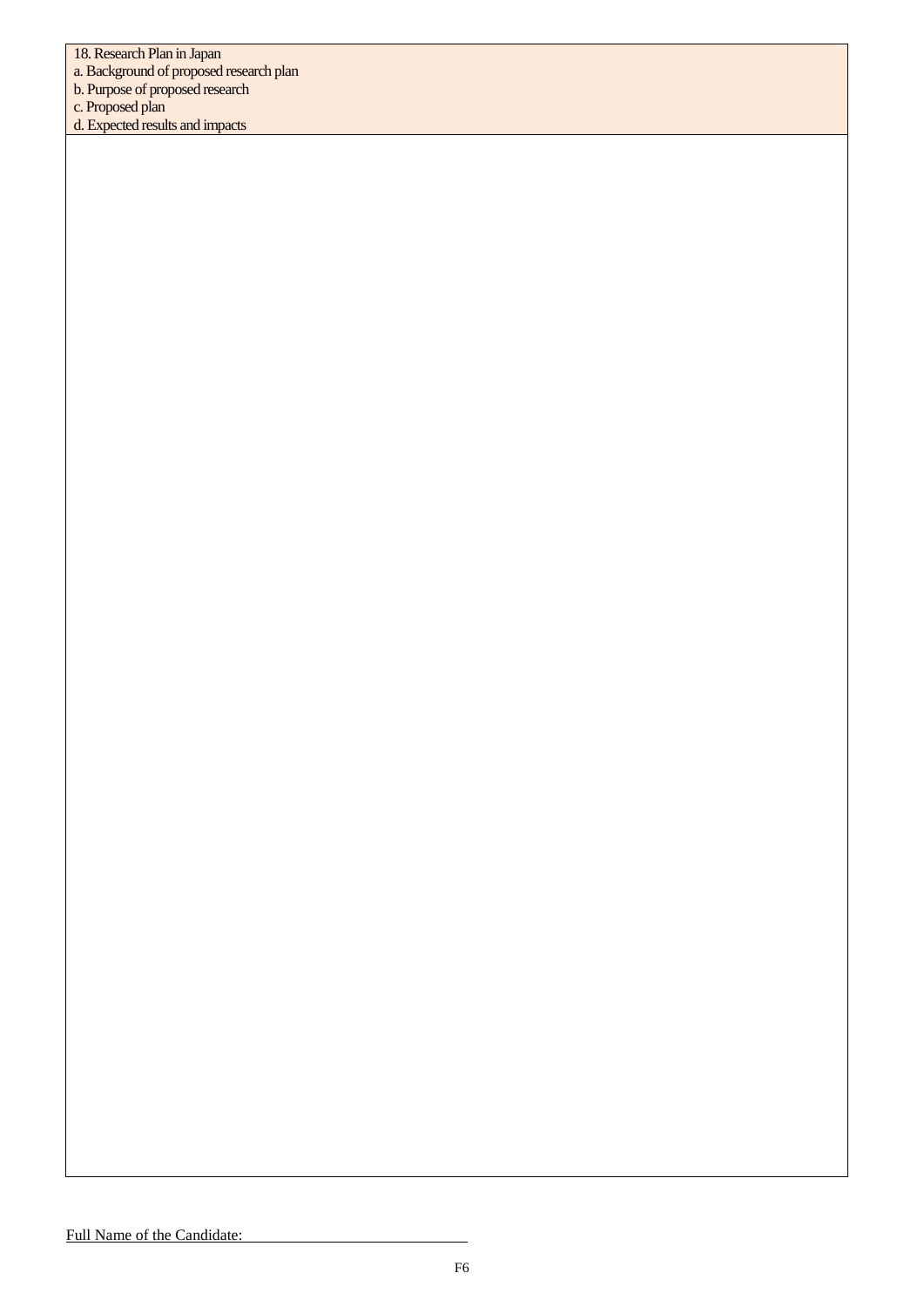### Full Name of the Candidate: